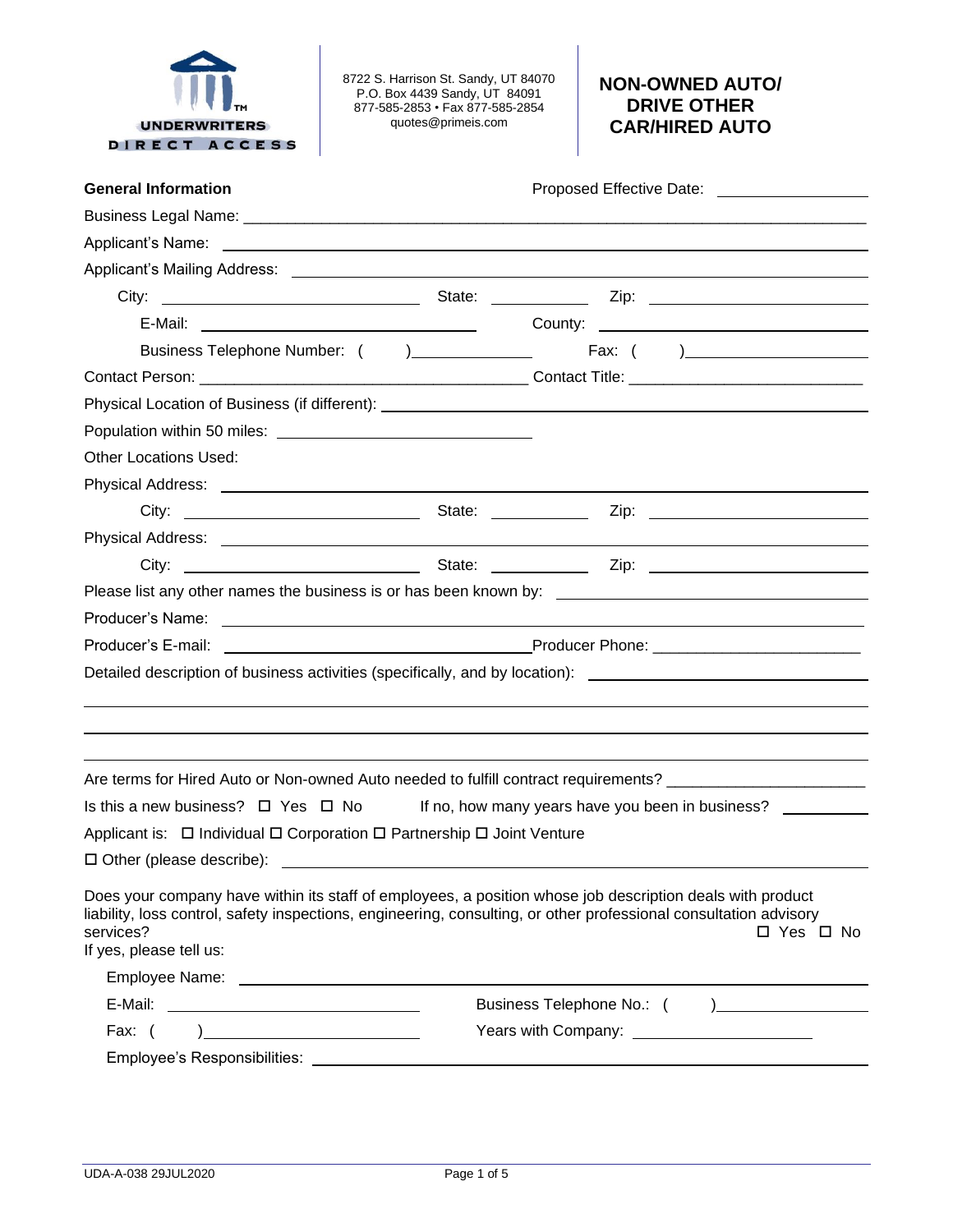## **A. Insurance History**

Who is your current insurance carrier (or your last if no current provider)? \_\_\_\_\_\_\_\_\_\_

Provide name(s) for all insurance companies that have provided Applicant insurance for the last three years:

|                        | Coverage: | Coverage: | Coverage: |
|------------------------|-----------|-----------|-----------|
| Company Name           |           |           |           |
| <b>Expiration Date</b> |           |           |           |
| <b>Annual Premium</b>  | Ψ         | Ψ         | ѡ         |

Has the Applicant or any predecessor or related person or entity ever had a claim?  $\Box$  Yes  $\Box$  No Attach a five-year loss/claims history, including details. (REQUIRED)

Have you had any incident, event, occurrence, loss, or Wrongful Act which might give rise to a Claim covered by this Policy, prior to the inception of this Policy?  $\Box$  Yes  $\Box$  No

If yes, please explain:

Has the Applicant, or anyone on the Applicant's behalf, attempted to place this risk in standard markets?

□ Yes □ No

If the standard markets are declining placement, please explain why:

## **B. Desired Insurance**

#### **Limit of Liability:**

Per Person/Per Act/Property Damage

| \$15,000/\$30,000/\$5,000     | \$100,000/\$300,000/\$50,000    |        | \$100,000 CSL   |
|-------------------------------|---------------------------------|--------|-----------------|
| \$25,000/\$50,000/\$10,000    | \$250,000/\$500,000/\$100,000   | 匸      | \$250,000 CSL   |
| \$50,000/\$100,000/\$25,000   | \$250,000/\$1,000,000/\$100,000 | $\Box$ | \$500,000 CSL   |
| \$100,000/\$250,000/\$100,000 | Other                           |        | \$1,000,000 CSL |

**Self-Insured Retention (SIR):** □ \$1,000 (Minimum) □ \$1,500 □ \$2,500 □ \$5,000 □ \$10,000

## **C. Business Activities (please complete what applies)**

**Non-owned Auto -** Secondary coverage for Employee owned vehicles used for business purposes

1. Number of Employees Needing Coverage: Full Time: \_\_\_\_\_\_\_\_\_\_\_\_\_\_\_\_\_ Part Time: \_\_\_\_\_\_\_\_\_\_\_\_\_\_\_\_\_\_

2. Primary Purpose of usage: (delivery service, consulting, etc.)\_\_\_\_\_\_\_\_\_\_\_\_\_\_\_

|    | 3. Radius of Operations: $\Box$ 0 – 50 miles                                                                | $\Box$ 50 - 100 miles | $\Box$ 100+ miles __________ |                      |
|----|-------------------------------------------------------------------------------------------------------------|-----------------------|------------------------------|----------------------|
|    | 4. Frequency of Use: _________                                                                              |                       |                              |                      |
|    | 5. Do employees or volunteers routinely use their personal autos for company business?                      |                       |                              | $\Box$ Yes $\Box$ No |
|    | 6. Does the applicant verify that insurance is in place before employees or volunteers can use their autos? |                       |                              |                      |
|    |                                                                                                             |                       |                              | $\Box$ Yes $\Box$ No |
| 7. | Does the applicant run Motor Vehicle Record reports for each employee?                                      |                       |                              | $\Box$ Yes $\Box$ No |
| 8. | At any time will there be clients or passengers that are not part of the organization?                      |                       |                              | $\Box$ Yes $\Box$ No |
|    |                                                                                                             |                       |                              |                      |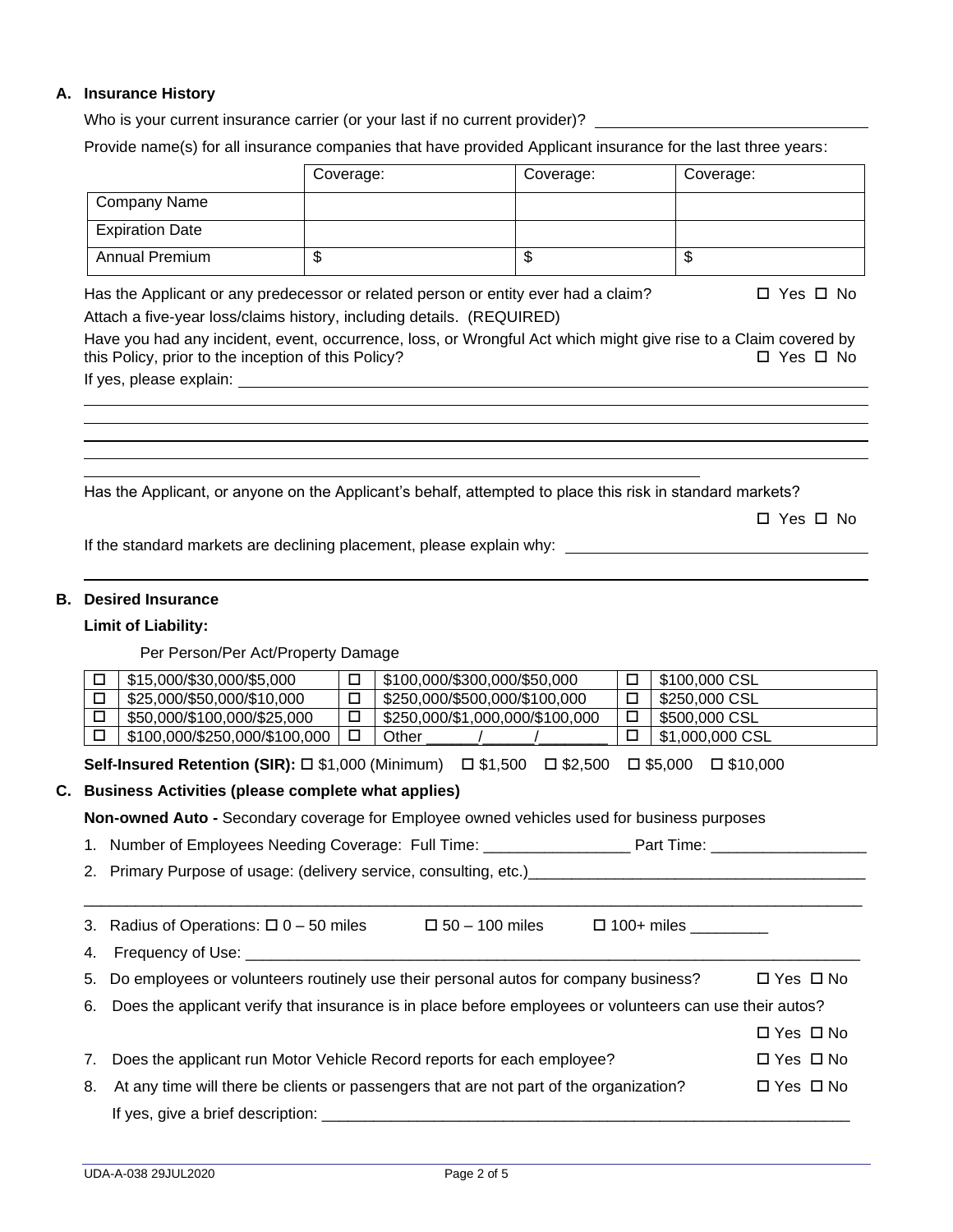**Drive other car -** Drivers for unscheduled 3<sup>rd</sup> party-owned vehicles, under the Care Custody and Control of the

Named Insured

9. Do you use transport plates? 
<br>
9. Do you use transport plates?

- Plate Number **Plate** Transport or Dealer Plate? 1. 2. 3. 4. 5. 6. 7. 8. 9. 10.
- 10. Schedule of plates (please attach separate sheet if more space is needed):

11. Details of operations:

| 12. Number of Employees Needing Coverage: Full Time:                                                       |                                                                        |                     | Part Time: The Second Second Second Second Second Second Second Second Second Second Second Second Second Second Second Second Second Second Second Second Second Second Second Second Second Second Second Second Second Seco |                      |  |
|------------------------------------------------------------------------------------------------------------|------------------------------------------------------------------------|---------------------|--------------------------------------------------------------------------------------------------------------------------------------------------------------------------------------------------------------------------------|----------------------|--|
|                                                                                                            | 13. What is the maximum radius of your operation? $\Box$ 0 – 100 miles |                     | $\Box$ 101 - 300 miles                                                                                                                                                                                                         | $\square$ 300+ miles |  |
| 14. Annual number of Drive Other Car trips:                                                                |                                                                        |                     |                                                                                                                                                                                                                                |                      |  |
| 15. Is Over-the-Road-Physical Damage needed? (Care, Custody, Control coverage while vehicle is in driver's |                                                                        |                     |                                                                                                                                                                                                                                |                      |  |
| possession)                                                                                                |                                                                        |                     |                                                                                                                                                                                                                                |                      |  |
| $\square$ \$25,000                                                                                         | $\square$ \$50,000                                                     | $\square$ \$100,000 | □ OTHER                                                                                                                                                                                                                        |                      |  |
|                                                                                                            |                                                                        |                     |                                                                                                                                                                                                                                |                      |  |

**Hired Auto -** Secondary coverage for long term Lease or Rental vehicles used for business purposes (with or without driver)

16. During the last three years, have you leased, borrowed or hired any vehicles for your business?  $\Box$  Yes  $\Box$  No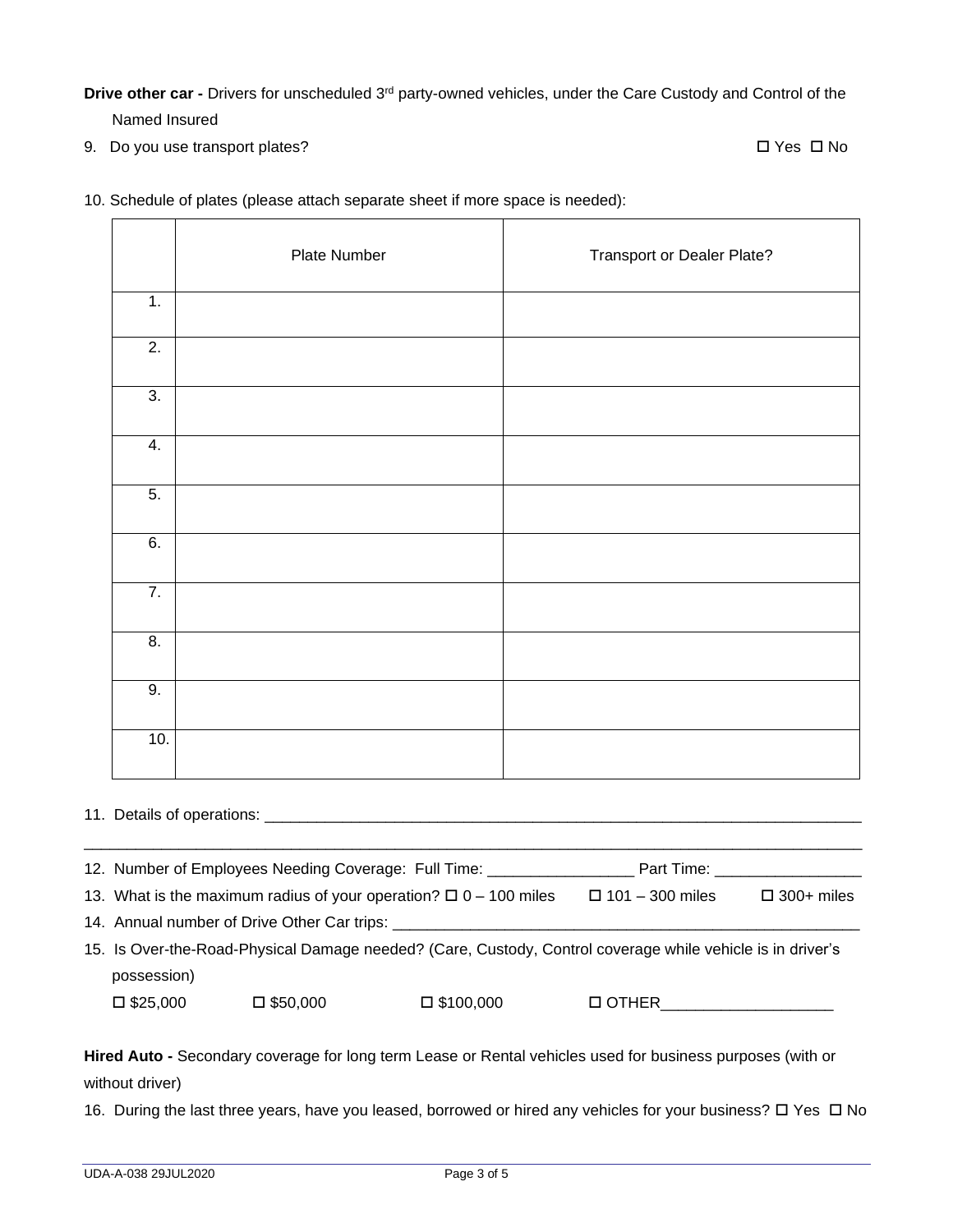17. If you anticipate some usage this year, what type of vehicles (trucks, cars, buses) and what is the estimated cost to hire or lease these vehicles? **Only Scheduled Autos will apply for Hired Auto. A schedule will be needed upon the rental or lease of the vehicle.**

| Year                                                                                                                                                                                                                                                                                                                                                                                                      | Make                    |         | Model            |                                                                |  |
|-----------------------------------------------------------------------------------------------------------------------------------------------------------------------------------------------------------------------------------------------------------------------------------------------------------------------------------------------------------------------------------------------------------|-------------------------|---------|------------------|----------------------------------------------------------------|--|
| V.I.N.                                                                                                                                                                                                                                                                                                                                                                                                    |                         |         | <b>Territory</b> |                                                                |  |
| <b>Type</b>                                                                                                                                                                                                                                                                                                                                                                                               | License<br><b>State</b> |         | Radius           |                                                                |  |
| City, State, Zip                                                                                                                                                                                                                                                                                                                                                                                          |                         |         |                  |                                                                |  |
| where Garaged                                                                                                                                                                                                                                                                                                                                                                                             |                         |         |                  |                                                                |  |
| Actual Cash Value                                                                                                                                                                                                                                                                                                                                                                                         |                         | GVW/GCW |                  |                                                                |  |
| 18. Do you normally hire vehicles with drivers or without drivers? Please check what applies and list percentage<br>of use: □ With %______________ □ Without %__________<br>19. Primary Purpose of usage: (delivery service, consulting, etc.) [19] The management of the control of the control of the control of the control of the control of the control of the control of the control of the control |                         |         |                  |                                                                |  |
| 20. On average how many vehicles do you rent/lease annually? ____________________ Length of Rental: __________                                                                                                                                                                                                                                                                                            |                         |         |                  |                                                                |  |
| 21. Please provide the information on the Rental Company:                                                                                                                                                                                                                                                                                                                                                 |                         |         |                  |                                                                |  |
|                                                                                                                                                                                                                                                                                                                                                                                                           |                         |         |                  |                                                                |  |
|                                                                                                                                                                                                                                                                                                                                                                                                           |                         |         |                  |                                                                |  |
|                                                                                                                                                                                                                                                                                                                                                                                                           |                         |         |                  | Zip: 2000                                                      |  |
|                                                                                                                                                                                                                                                                                                                                                                                                           |                         |         | Fax: $($         | ) and the contract of the contract of $\overline{\phantom{a}}$ |  |

22. A valid Lease Agreement will need to be provided for all scheduled Hired Autos